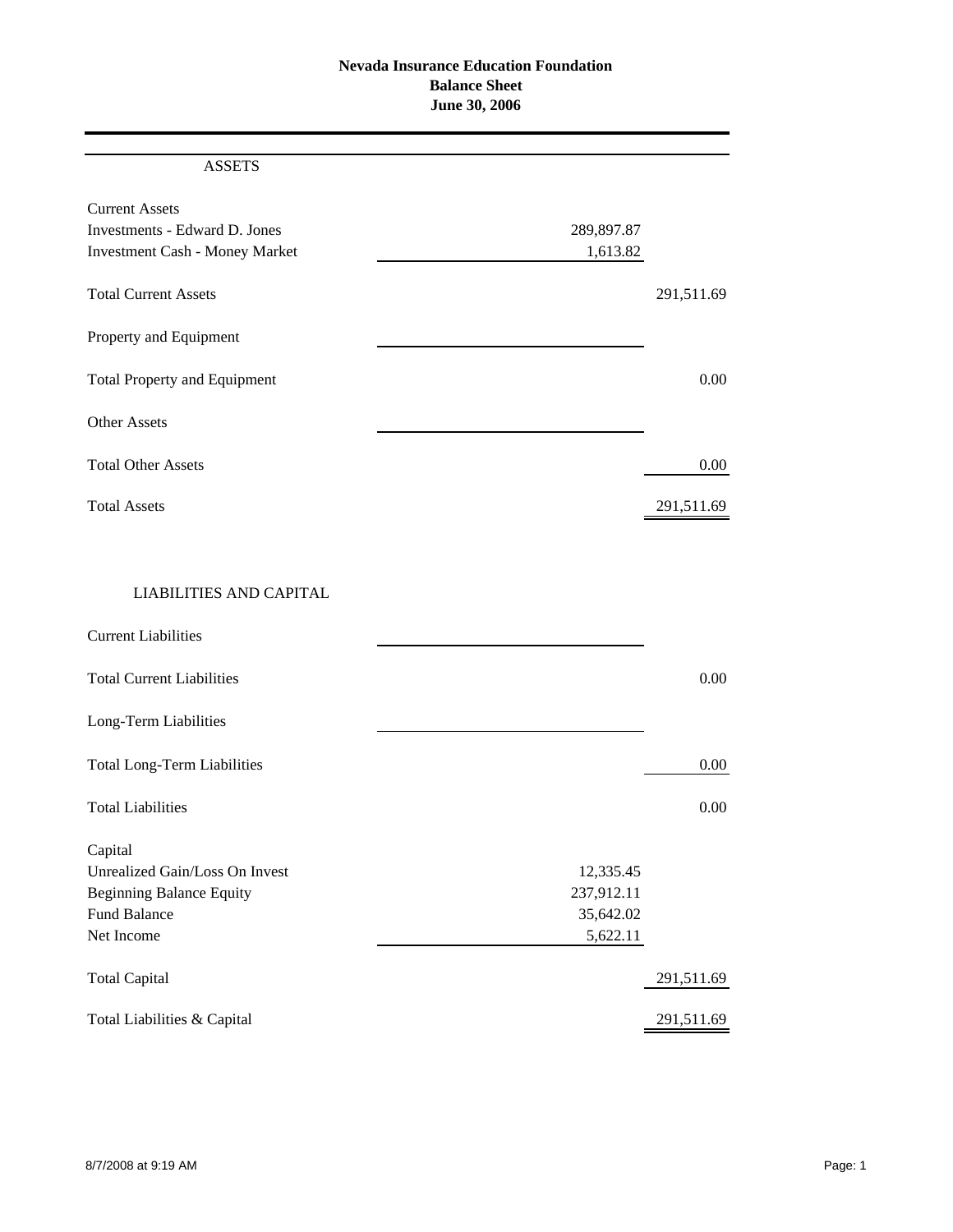## Nevada Insurance Education Foundation Income Statement For the Twelve Months Ending June 30, 2006

|                                   | <b>Current Month</b> |        | Year to Date |        |
|-----------------------------------|----------------------|--------|--------------|--------|
| Revenues                          |                      |        |              |        |
| Contributions                     | 0.00                 | 0.00   | 0.00         | 0.00   |
| <b>Investment Interest Income</b> | 1,712.42             | 100.00 | 12,931.85    | 93.46  |
| Net Investment Income             | 0.00                 | 0.00   | 0.00         | 0.00   |
| Realized Gain/Loss On Invest      | 0.00                 | 0.00   | 905.08       | 6.54   |
| <b>Total Revenues</b>             | 1,712.42             | 100.00 | 13,836.93    | 100.00 |
| <b>Cost of Sales</b>              |                      |        |              |        |
| Scholarships                      | 1,100.00             | 64.24  | 3,150.00     | 22.77  |
| <b>Educational Grants</b>         | 0.00                 | 0.00   | 0.00         | 0.00   |
| <b>Instructor's Fees</b>          | 0.00                 | 0.00   | 4,840.95     | 34.99  |
| Lobbying Expenses                 | 0.00                 | 0.00   | 0.00         | 0.00   |
| <b>Total Cost of Sales</b>        | 1,100.00             | 64.24  | 7,990.95     | 57.75  |
| <b>Gross Profit</b>               | 612.42               | 35.76  | 5,845.98     | 42.25  |
| Expenses                          |                      |        |              |        |
| <b>Audit Expenses</b>             | 0.00                 | 0.00   | 0.00         | 0.00   |
| Bookkeeping                       | 0.00                 | 0.00   | 0.00         | 0.00   |
| <b>Coporate Fees</b>              | 0.00                 | 0.00   | 25.00        | 0.18   |
| Office Supplies & Expenses        | 172.87               | 10.10  | 172.87       | 1.25   |
| <b>Bank Service Charges</b>       | 0.00                 | 0.00   | 0.00         | 0.00   |
| <b>Investment Expense</b>         | 0.00                 | 0.00   | 26.00        | 0.19   |
| <b>Professional Services</b>      | 0.00                 | 0.00   | 0.00         | 0.00   |
| <b>Total Expenses</b>             | 172.87               | 10.10  | 223.87       | 1.62   |
| Net Income                        | 439.55               | 25.67  | 5,622.11     | 40.63  |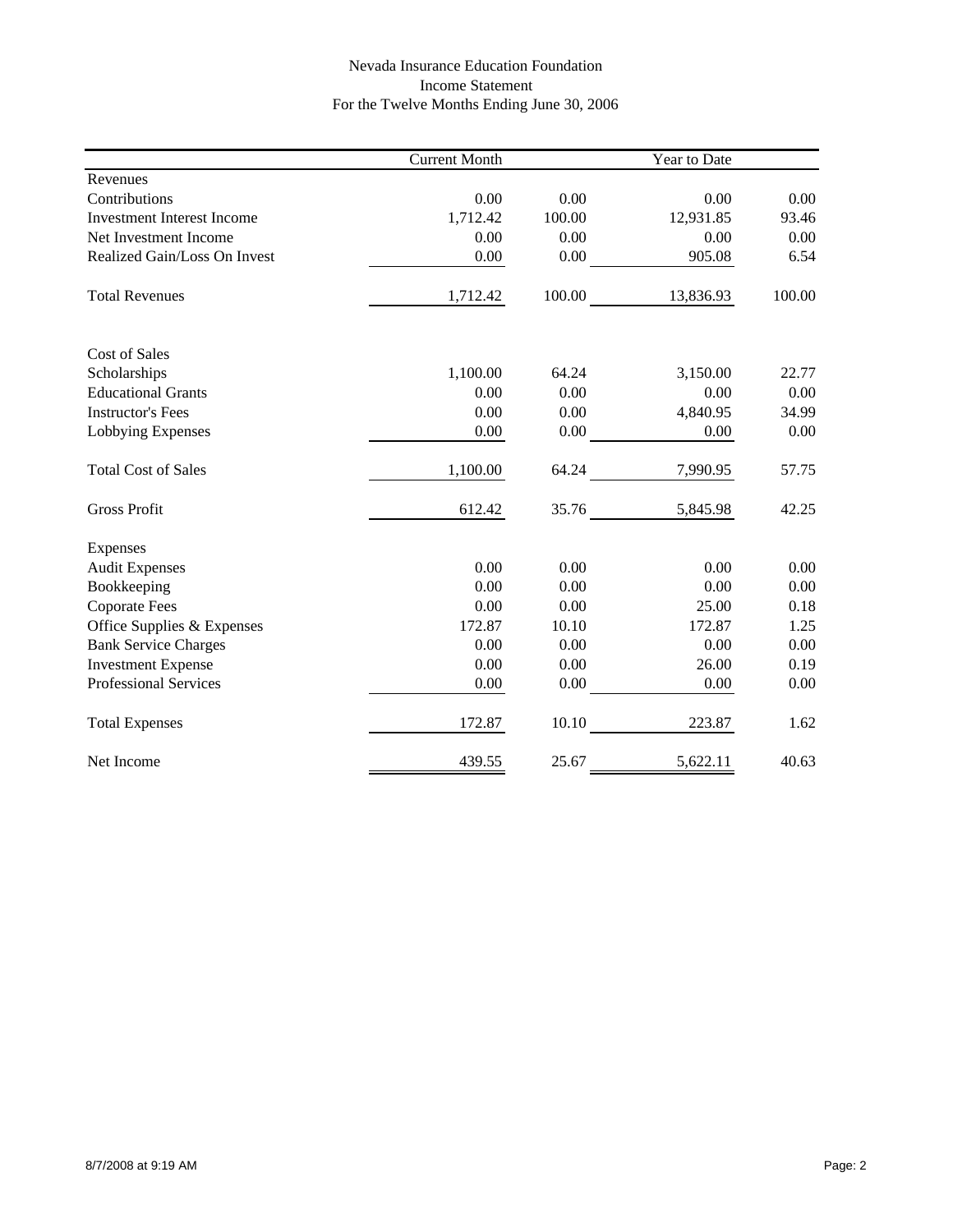# **Nevada Insurance Education Foundation Balance Sheet June 30, 2007**

#### ASSETS

| <b>Current Assets</b><br>Investments - Edward D. Jones<br><b>Investment Cash - Money Market</b> | 335,156.18<br>2,002.33 |            |
|-------------------------------------------------------------------------------------------------|------------------------|------------|
| <b>Total Current Assets</b>                                                                     |                        | 337,158.51 |
| Property and Equipment                                                                          |                        |            |
| <b>Total Property and Equipment</b>                                                             |                        | 0.00       |
| <b>Other Assets</b>                                                                             |                        |            |
| <b>Total Other Assets</b>                                                                       |                        | 0.00       |
| <b>Total Assets</b>                                                                             |                        | 337,158.51 |
|                                                                                                 |                        |            |
| <b>LIABILITIES AND CAPITAL</b>                                                                  |                        |            |
| <b>Current Liabilities</b>                                                                      |                        |            |
| <b>Total Current Liabilities</b>                                                                |                        | 0.00       |

| Long-Term Liabilities                         |            |
|-----------------------------------------------|------------|
| <b>Total Long-Term Liabilities</b>            | 0.00       |
| <b>Total Liabilities</b>                      | 0.00       |
| Capital                                       |            |
| Unrealized Gain/Loss On Invest<br>49,536.04   |            |
| 237,912.11<br><b>Beginning Balance Equity</b> |            |
| <b>Fund Balance</b><br>41,264.13              |            |
| Net Income                                    | 8,446.23   |
| <b>Total Capital</b>                          | 337,158.51 |
| Total Liabilities & Capital                   | 337,158.51 |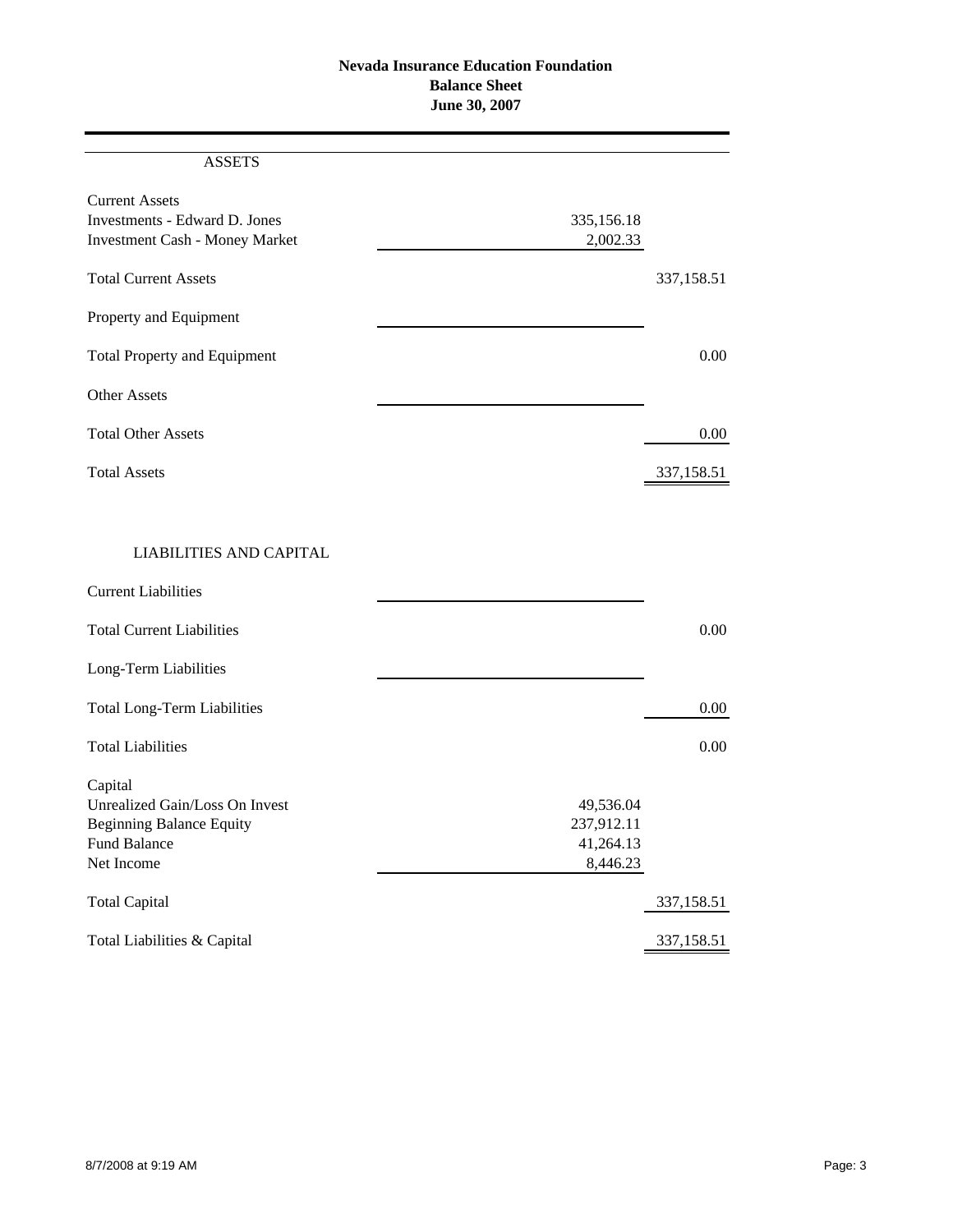# Nevada Insurance Education Foundation Income Statement For the Twelve Months Ending June 30, 2007

|                                   | <b>Current Month</b> |        | Year to Date |        |
|-----------------------------------|----------------------|--------|--------------|--------|
| Revenues                          |                      |        |              |        |
| Contributions                     | 0.00                 | 0.00   | 0.00         | 0.00   |
| <b>Investment Interest Income</b> | 1,898.74             | 100.00 | 16,133.43    | 88.91  |
| Net Investment Income             | 0.00                 | 0.00   | 0.00         | 0.00   |
| Realized Gain/Loss On Invest      | 0.00                 | 0.00   | 2,011.80     | 11.09  |
| <b>Total Revenues</b>             | 1,898.74             | 100.00 | 18,145.23    | 100.00 |
| <b>Cost of Sales</b>              |                      |        |              |        |
| Scholarships                      | 100.00               | 5.27   | 7,650.00     | 42.16  |
| <b>Educational Grants</b>         | 0.00                 | 0.00   | 0.00         | 0.00   |
| <b>Instructor's Fees</b>          | 0.00                 | 0.00   | 2,000.00     | 11.02  |
| Lobbying Expenses                 | 0.00                 | 0.00   | 0.00         | 0.00   |
| <b>Total Cost of Sales</b>        | 100.00               | 5.27   | 9,650.00     | 53.18  |
| <b>Gross Profit</b>               | 1,798.74             | 94.73  | 8,495.23     | 46.82  |
| Expenses                          |                      |        |              |        |
| <b>Audit Expenses</b>             | 0.00                 | 0.00   | 0.00         | 0.00   |
| Bookkeeping                       | 0.00                 | 0.00   | 0.00         | 0.00   |
| <b>Coporate Fees</b>              | 0.00                 | 0.00   | 25.00        | 0.14   |
| Office Supplies & Expenses        | 0.00                 | 0.00   | 0.00         | 0.00   |
| <b>Bank Service Charges</b>       | 0.00                 | 0.00   | 0.00         | 0.00   |
| <b>Investment Expense</b>         | 0.00                 | 0.00   | 24.00        | 0.13   |
| <b>Professional Services</b>      | 0.00                 | 0.00   | 0.00         | 0.00   |
| <b>Total Expenses</b>             | 0.00                 | 0.00   | 49.00        | 0.27   |
| Net Income                        | 1,798.74             | 94.73  | 8,446.23     | 46.55  |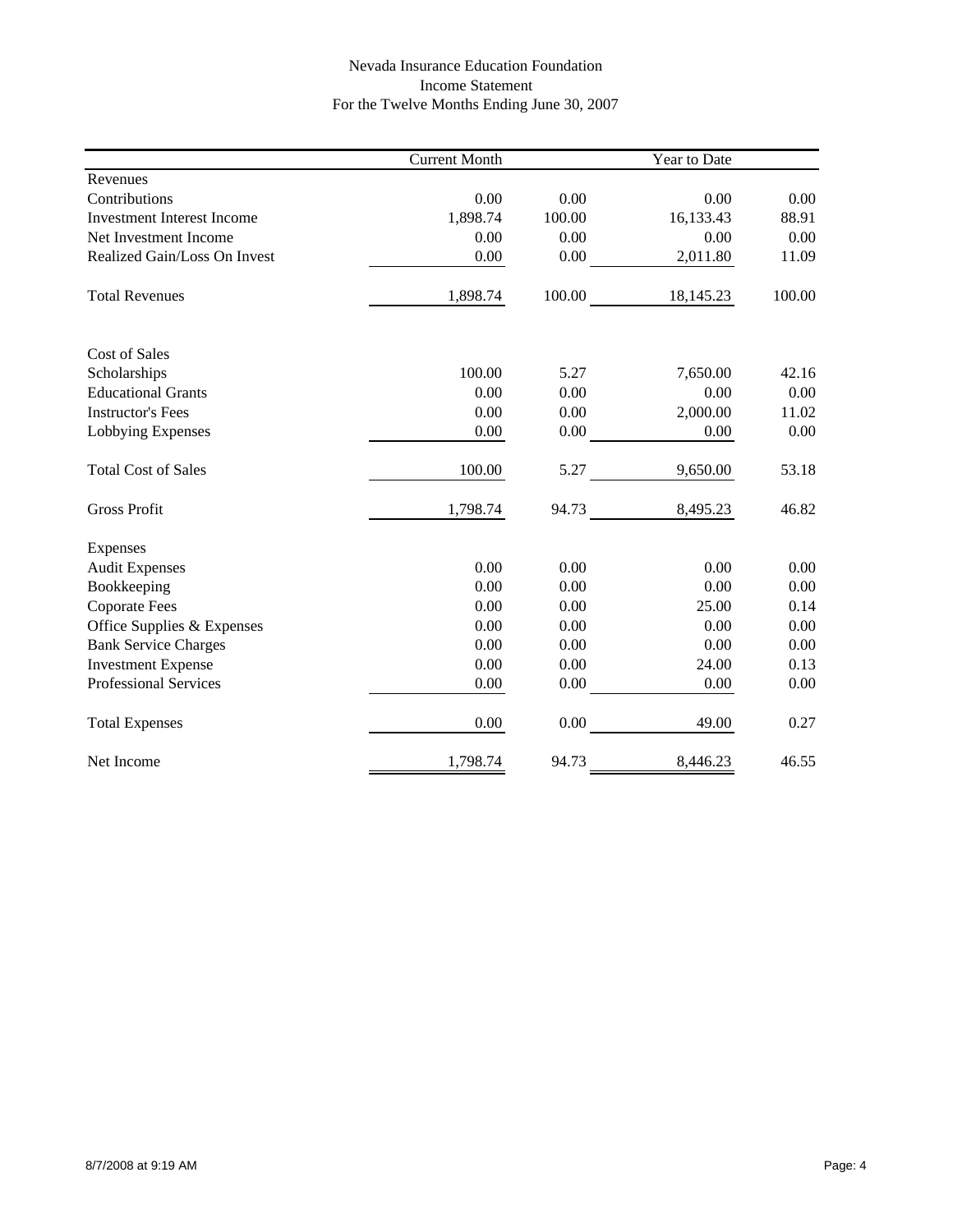#### **Nevada Insurance Education Foundation Balance Sheet June 30, 2008**

# ASSETS Current Assets Investments - Edward D. Jones  $\qquad$  \$ 305,344.36 Investment Cash - Money Market 3,697.35 Total Current Assets 309,041.71 Property and Equipment Total Property and Equipment 0.00 Other Assets Total Other Assets 0.00 Total Assets \$309,041.71 LIABILITIES AND CAPITAL

| <b>Current Liabilities</b>         |                |              |
|------------------------------------|----------------|--------------|
| <b>Total Current Liabilities</b>   |                | 0.00         |
| Long-Term Liabilities              |                |              |
| <b>Total Long-Term Liabilities</b> |                | 0.00         |
| <b>Total Liabilities</b>           |                | 0.00         |
| Capital                            |                |              |
| Unrealized Gain/Loss On Invest     | \$<br>3,455.80 |              |
| <b>Beginning Balance Equity</b>    | 237,912.11     |              |
| <b>Fund Balance</b>                | 49,710.36      |              |
| Net Income                         | 17,963.44      |              |
| <b>Total Capital</b>               |                | 309,041.71   |
| Total Liabilities & Capital        |                | \$309,041.71 |